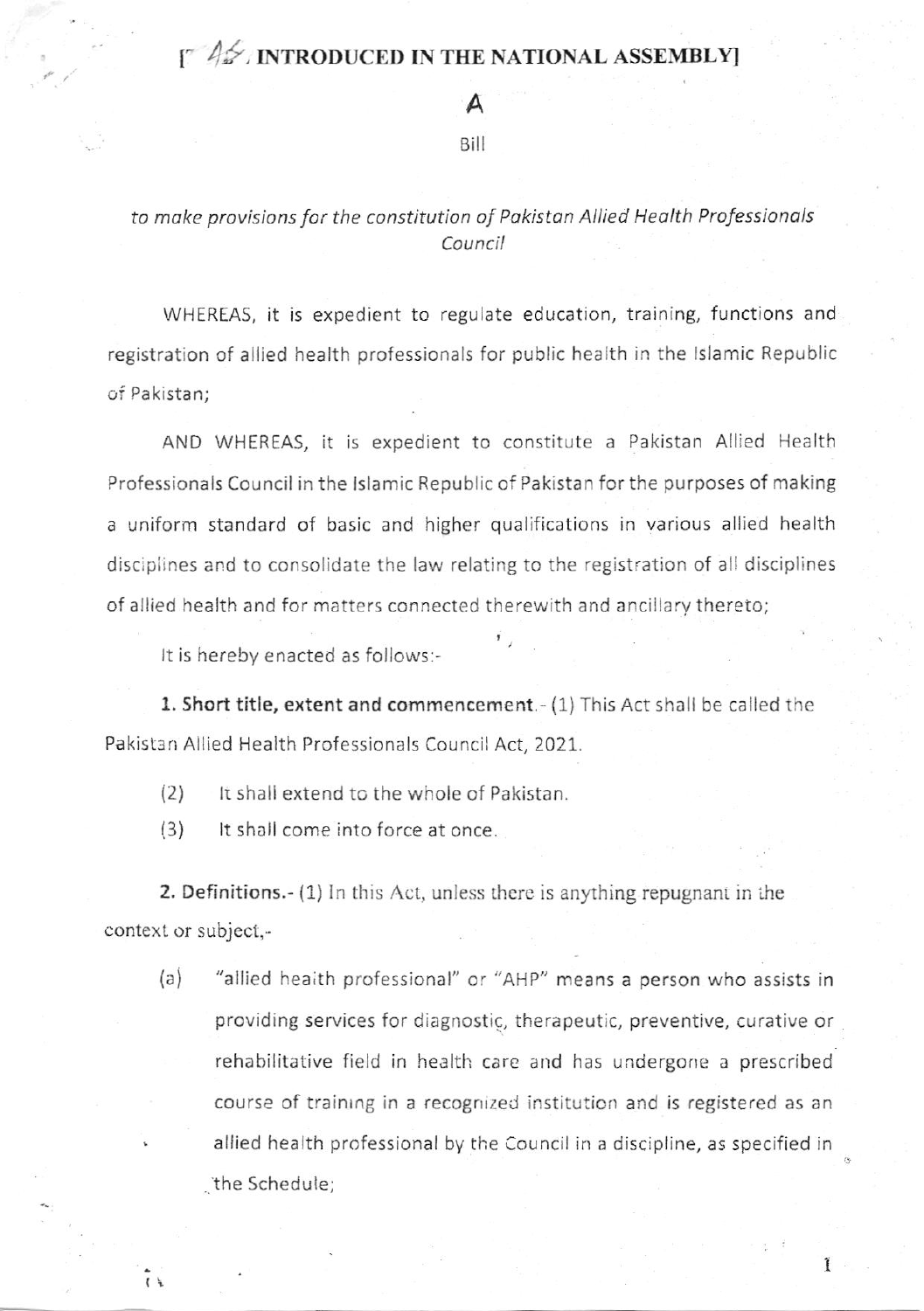- $(b)$ "bachelor degree" means any degree of allied health profession of at least four years duration, after acquiring certificate of higher secondary school, granted by a university or an institution and recognized by the Council under this Act;
- (c) "basic qualifications" means certificate or diploma course for allied health professionals recognized by the Council;
- (d) "certificate" means any certificate of qualification of allied health profession of at least one year duration granted by an institution and recognized by the Council under this Act;
- (e) "Council" means the Pakistan Allied Health Professionals Council constituted under section 3;
- (f) "continuous professional development" means skill enhancement and improvement of personal and professional competency in allied health profession which shall-
	- (i) comprise lectures, seminars, courses, individual study or other activities undertaken by a registered AHP; and
	- (ii) reasonably be expected to advance a registered AHP's development in his related profession;
- $(g)$ "continuous professional development opportunity provider" means an institution or organization providing continuous professional development opportunities in allied health profession recognized by the Council under this Act;
- (h) "diploma" means any recognized qualification of at least two years duration of allied health profession granted by an institution and recognized by the Council under this Act;
- '(i) "Division concerned" means the Division to which business of the .Council stands allocated;

 $\tilde{1}$ 

2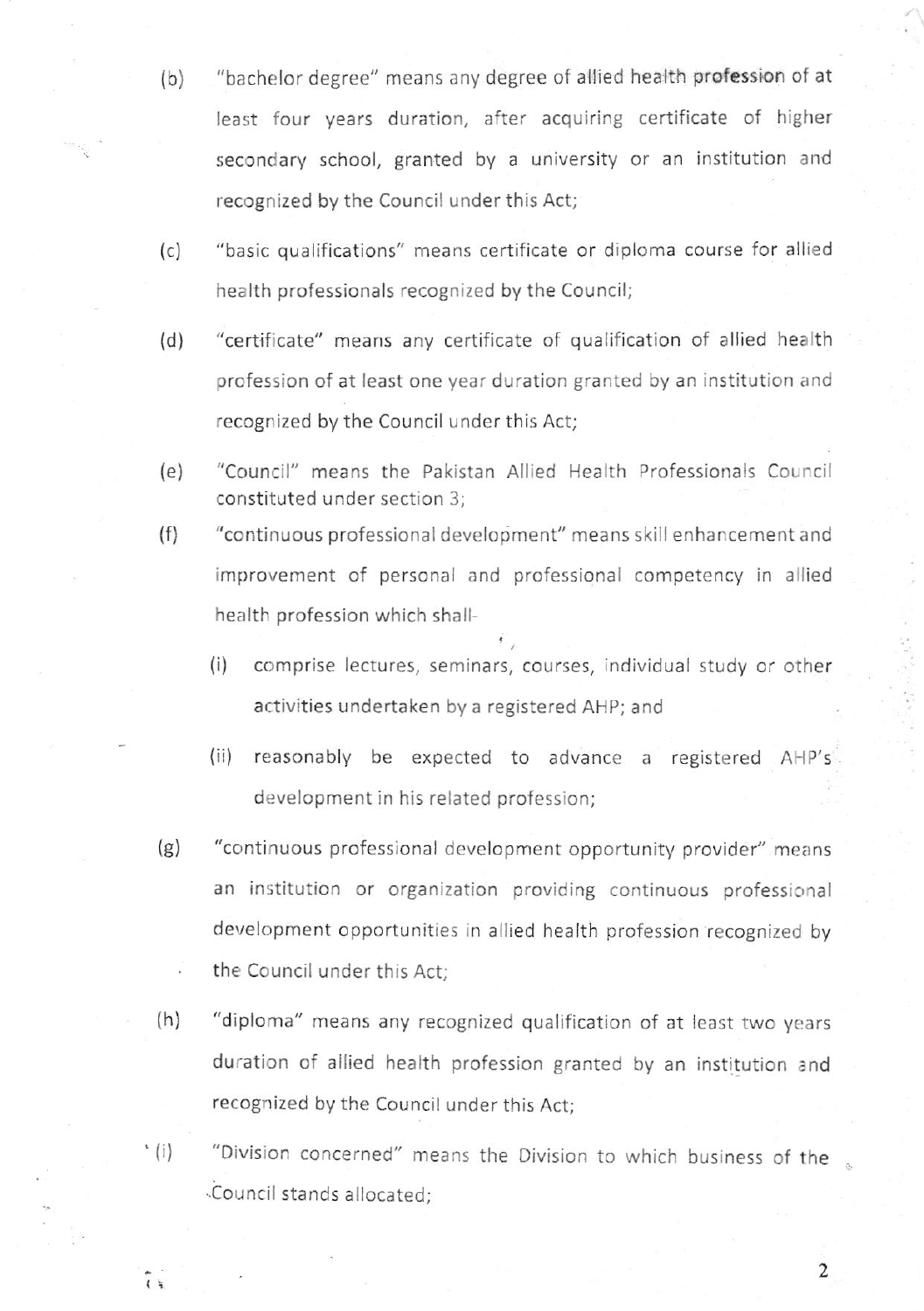- (j) "doctorate degree" means any post masters or M. Phil degree in allied health profession recognized by the Higher Education Commission of the lslamic Republic of Pakistan and recognized by the Council under this Act;
- (k) "eligible" means any person eligible for registration of recognized qualification under this Act;
- (l) "healthcare establishment" means any premises used or intended to be used for the provision of health care services, including but not limited to hospitals, teaching hospitals, rural health centres, basic health units, surgical centers, blood banks, maternity homes, nursing homes, clinics, clinical laboratories, dispensaries, dental clinics, x-ray laboratories, diagnostic centers, centers for nuclear medicine or radiation therapy, ambulatories, psychiatric hospitals, burn units, psychiatric nursing homes, community mental health centers, hemodialysis centers, dialysis centers, rehabilitation centers or clinics or centers and such other health care premises as may be declared as such from time to time by the Federal or Provincial Governments or by law;
- (m) "higher qualification" means a bachelor's degree or higher qualification in allied health profession as recognized by the
- (n) "institution" means an institute, college or university which is recognized under this Act to grant or train, or both, basic or higher qualification in allied health profession;
- {o) "masters degree" means any post graduate degree of allied health profession granted by a university or an institution and recognized by the Council under this Act;

3

(p) "member" means a member of the Council;

 $\frac{1}{2}$ 

Council;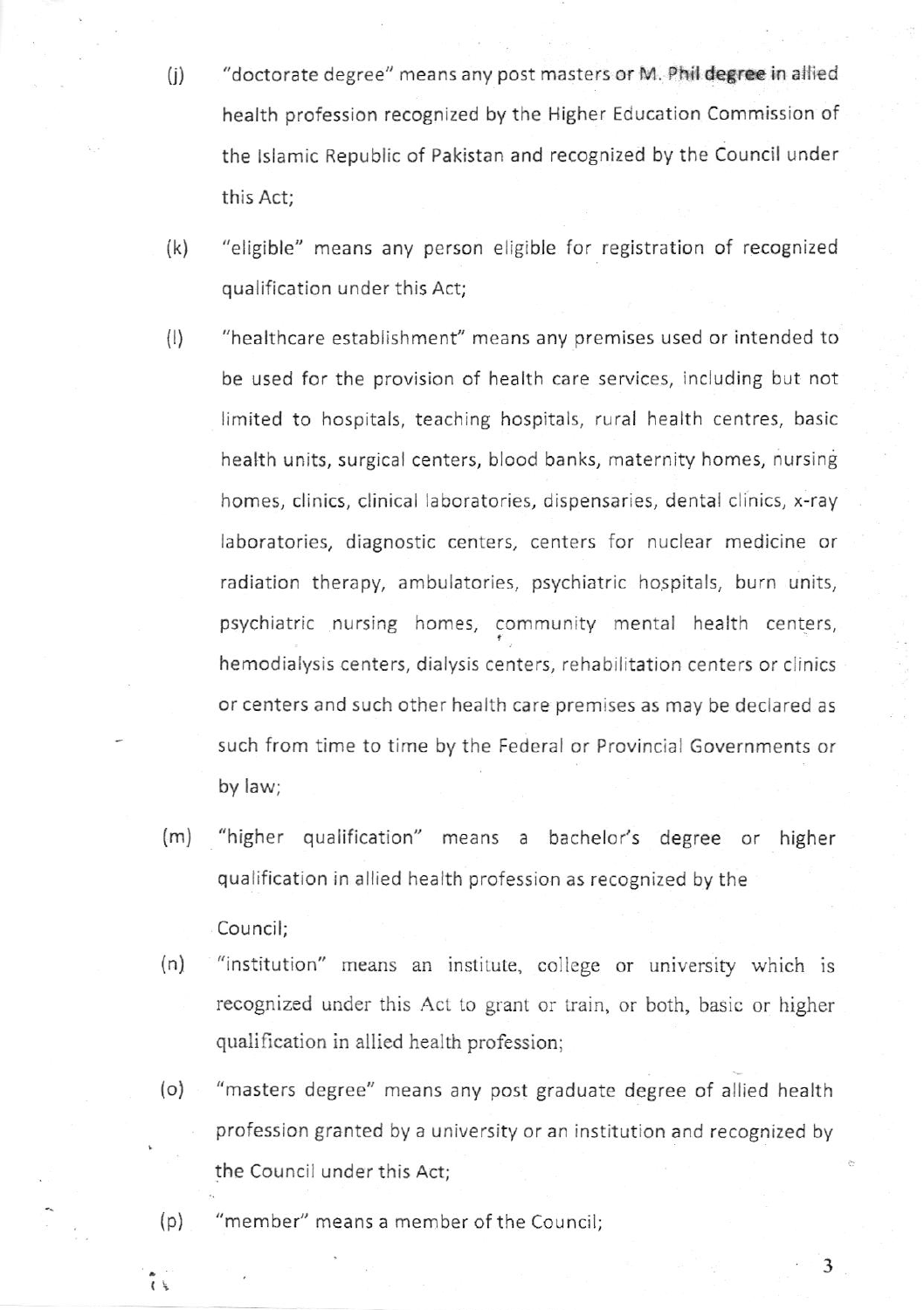- (q) "M. Phil" means any post-master degree of allied health profession granted by a university or an institution and recognized by the Council under this Act;
- (r) "prescribed" means prescribed by rules or regulations made under this Act; and
- (s) "recognized qualification" include-
	- (i) a basic qualification for AHP recognized by the Council; or
	- (ii) a higher qualification for AHP recognized by the Council; or
	- (iii) a basic or higher qualification for AHP which was registered under any law, before the commencement of this Act and which shall be deemed to be a recognized qualification for the purposes of this Act.

(2) Any other expressions used but not defined in this Act shall have the sarne meanings assigned thereto in the respective laws and rules made thereunder.

3. Constitution of the Council. $-$  (1) There shall be a council herein after known as the Pakistan Allied Health Professionals Council, to be constituted by the Prime Minister.

(2) The head office of the Council shall be at lslamabad and the Council may establish its offices in Provinces and other regions as it may deem fit.

| S. No. | Nomination                                                                                                   | <b>Status</b> |
|--------|--------------------------------------------------------------------------------------------------------------|---------------|
|        | (2)                                                                                                          | 13            |
| (a)    | Director General Health of the Division<br>concerned                                                         | Member        |
| (b)    | nominees of health departments of<br>each Province, not below the rank of<br>provincial additional secretary | Members       |

 $\overline{4}$ 

(3) The Council shall consist of the following members, namely:-